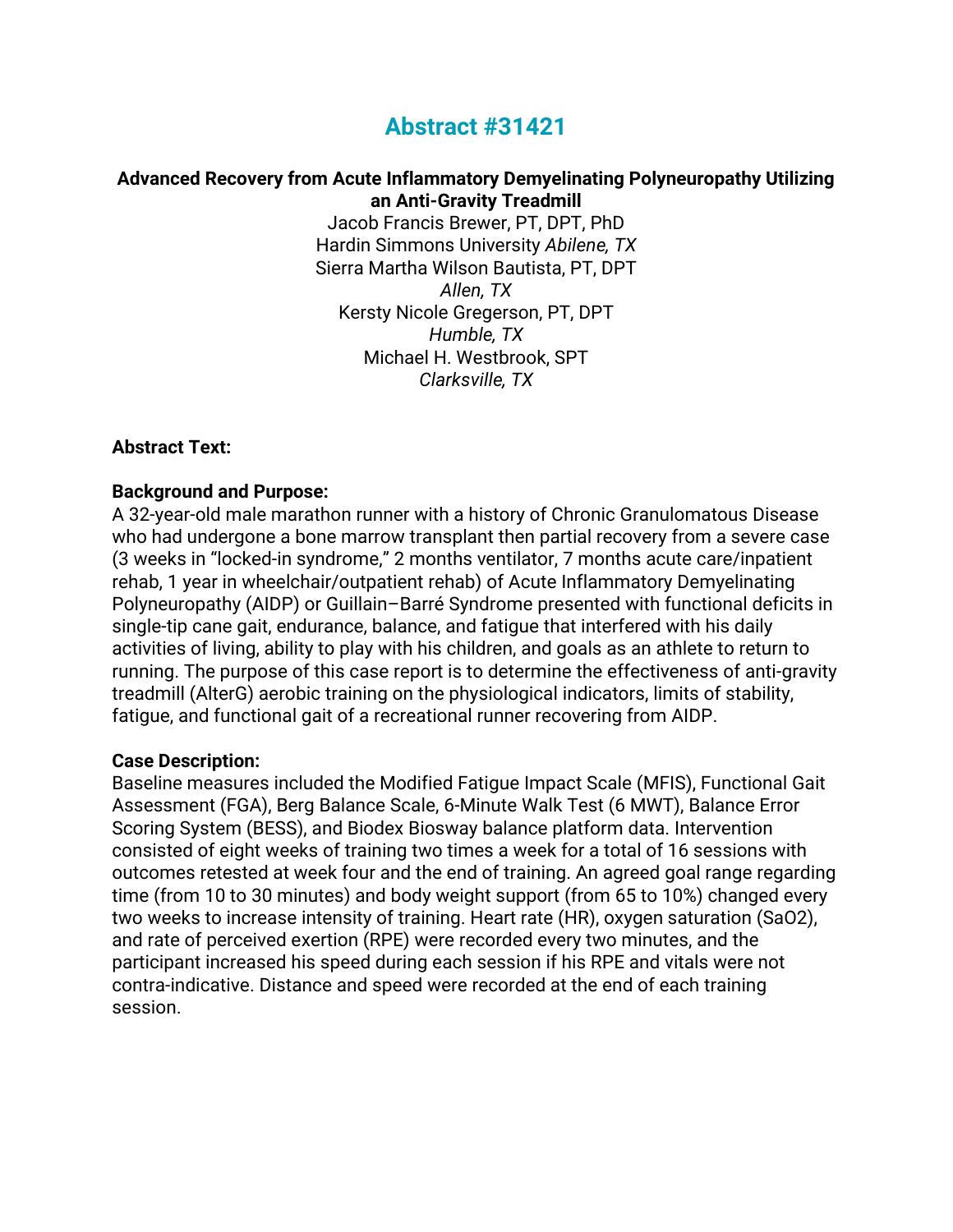# **Outcomes:**

A two-band standard deviation analysis determined statistically significant changes for distance on the 6MWT and limits of stability on the Biosway. Minimal clinically important difference (MCID) was used with scores on the FGA, Berg, and the MFIS. The BESS was analyzed by comparing change in total time (in seconds) of each standing position before the first error occurred. MCID was demonstrated on the Berg with improvements from 53 to 56, and the FGA progressing without an assistive device from 18 to 26. The research participant showed a significant change on the 6 MWT distance (from 1210 to 1514 feet), however not on the MFIS. The forward left quadrants (73 to 87%) and backward right quadrants (52 to 89%) Biosway balance results were also significant. Lastly, an improvement of +11.74 seconds was noted on the BESS while the patient was on a firm surface in the tandem stance but other stances showed no clinical improvements.

# **Discussion:**

The findings suggest that training on the AlterG anti-gravity treadmill is a safe and practical method of exercise for individuals recovering from AIDP that can be successfully used to increase gait endurance, distance, limits of stability, and functional balance. Further research is needed to generalize our findings and explore the long-term impact AlterG training has on the AIDP recovering body.

# **Abstract Submission Type:**

Case Studies **Section: Neurology Sub-Section:** Degenerative Diseases SIG **Presentation Type:** Poster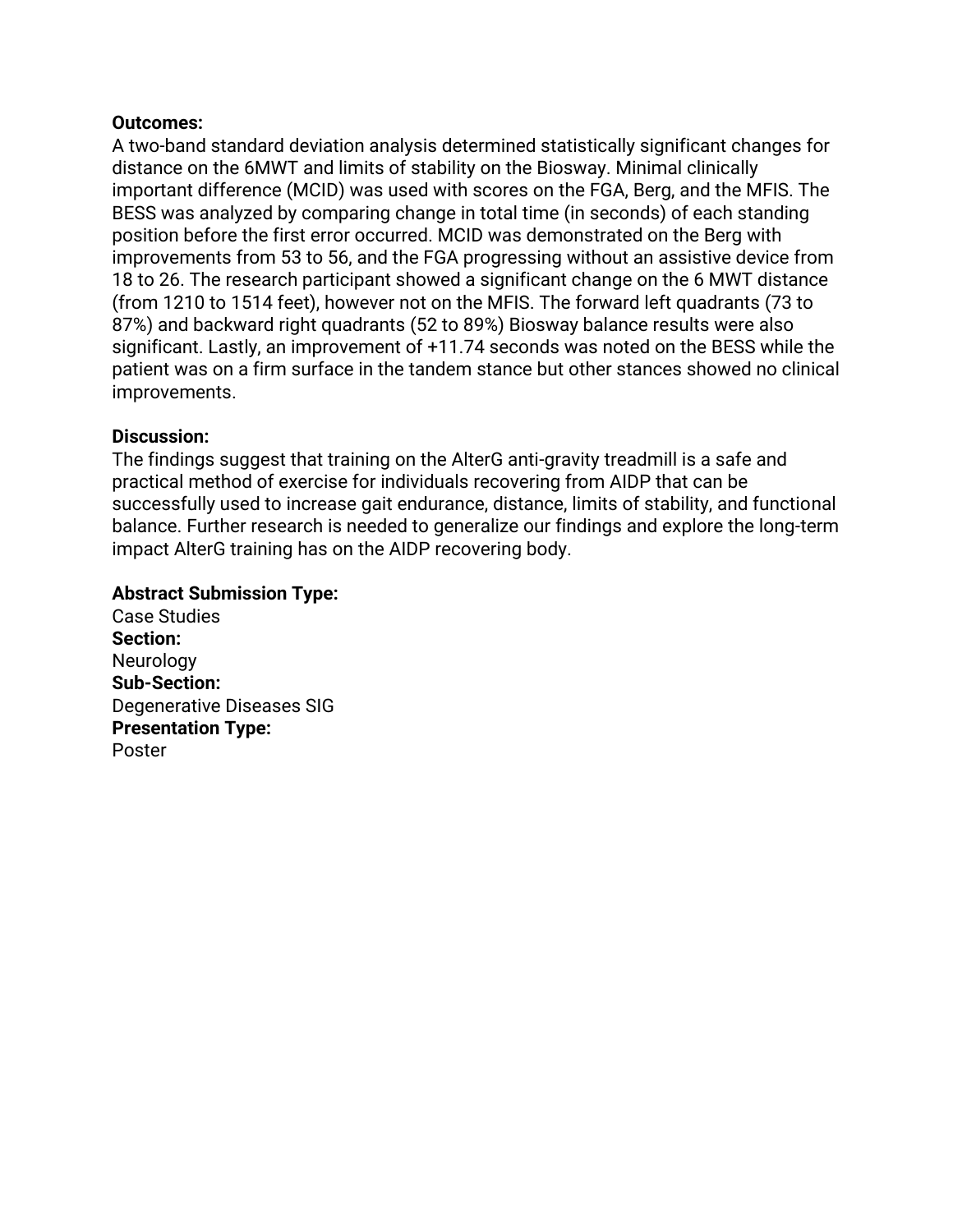# **References:**

- Dash S, Pai A, Kamath U, Rao P. Pathophysiology and diagnosis of Guillain-Barré syndrome - challenges and needs. The International Journal Of Neuroscience. 2015;125(4):235-240.
- Lathan C, Myler A, Bagwell J, Powers C, Fisher B. Pressure-controlled treadmill training in chronic stroke: a case study with AlterG. JNPT. 2015;39(2):127-133.
- Kusunoki S. History of Guillain-Barre syndrome. Brain Nerve. 2015;67(11):1295- 1303.
- Knak, K., Andersen, L.K., Vissing, J. Aerobic anti-gravity exercise in patients with Charcot-Marie Tooth disease Types 1A and X: A pilot study. Brain and Behavior. 2017; 2;7(12).
- Barnes, K.R., Janecke, J.N. Physiological and biomechanical responses of highly trained distance runners to lower-body positive pressure treadmill running. Sports Medicine Open. 2017; 21; 3(1): 41.
- Brewer J, O'Connell J, Adams S, Dyer C, Hill B, Lewis C. Reliability and Validity of the Six-Minute Walk Test Using the Alter-G Anti-Gravity Treadmill Among Elderly in Assisted Living. American Physical Therapy Association Combined Sections Meeting, Annual Research Conference, Indianapolis, IN, 2015.
- Brewer J, Harris R, Hamilton J, Vause J, Villarreal, A. The Effects on Balance and Gait on the Advanced Elderly following Aerobic Training on the Alter-G Treadmill. Combined Sections Meeting of the American Physical Therapy Association. New Orleans, LA, 2018.